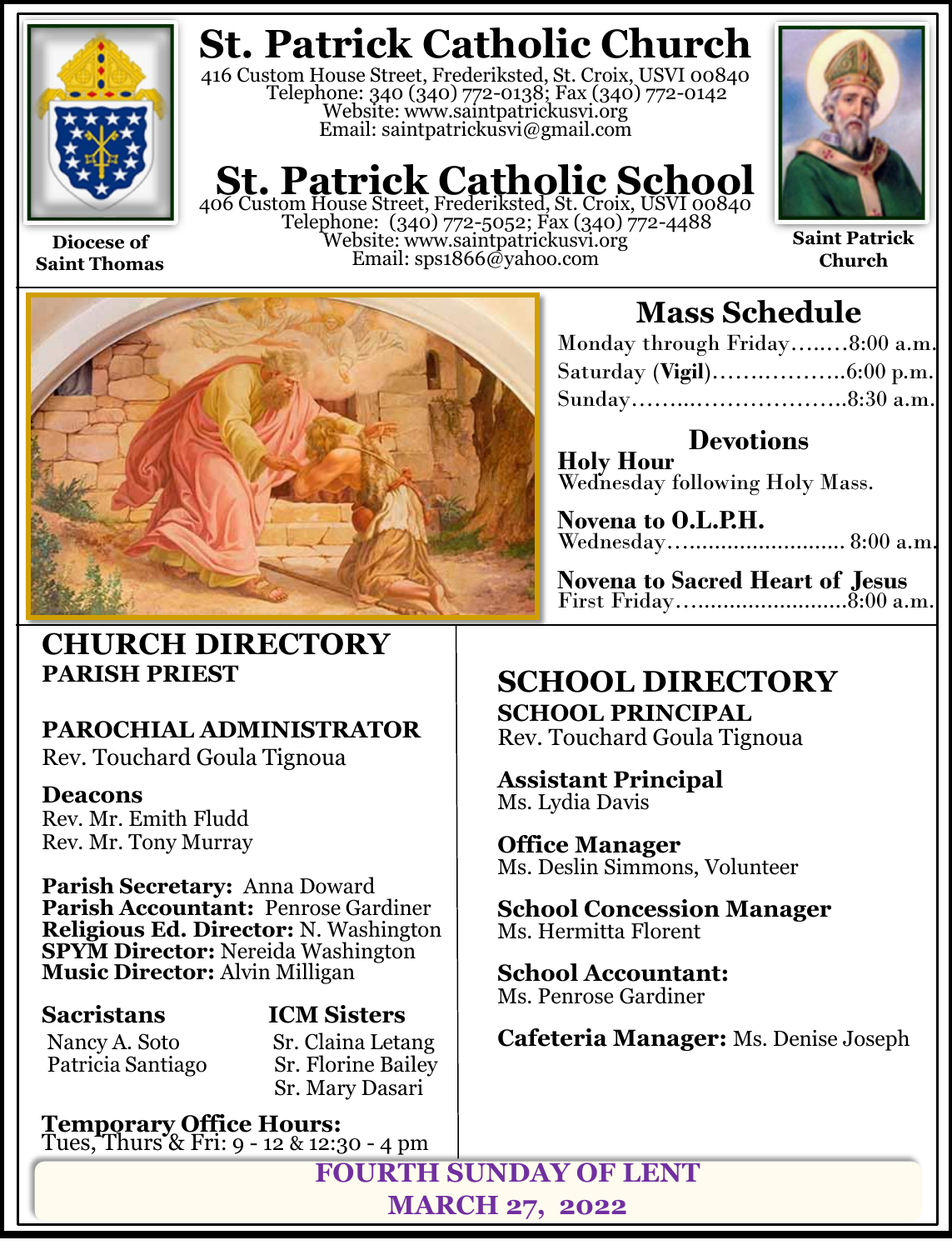### **FOURTH SUNDAY OF LENT MARCH 27, 2022**

**SCRIPTURE READINGS** 

### **MASS INTENTIONS**

| when hit had the control                                                                        |                   | <b>OF THE WEEK</b> |
|-------------------------------------------------------------------------------------------------|-------------------|--------------------|
| <b>SATURDAY, March 26</b>                                                                       |                   |                    |
| 6:00 PM. - Franclyn Gore, Birthday Blessings & Protection, Rb                                   | <b>SUNDAY:</b>    | Jas 5:9.10-12      |
| Family                                                                                          |                   | 2Cor 5:17-21       |
| SUNDAY, March 27                                                                                |                   | Lk 15:1-3,11-32    |
| 8:30 AM. + Fr. Enrique Shulterbrant & Andre J. Duval, Repose                                    |                   |                    |
| Soul, Rb Duval family                                                                           | <b>MONDAY:</b>    | Is 65:17-21        |
|                                                                                                 |                   | Jn 4:43-54         |
| MONDAY, March 28                                                                                |                   |                    |
| 8:00 AM. + Eugenie MacWay, Repose of Soul, Rb Duval family                                      | <b>TUESDAY:</b>   | Ez 47:1-9,12       |
|                                                                                                 |                   | $Jn 5:1-16$        |
| TUESDAY, March 29                                                                               |                   |                    |
| 8:00 AM. + Johnny Andrews, Birthday Remembrance, Rb                                             | <b>WEDNESDAY:</b> | Is 49:8-15         |
| Nancy A. Soto & family                                                                          |                   | Jn 5:17-30         |
| <b>WEDNESDAY, March 30</b>                                                                      |                   |                    |
| 8:00 AM. + Therese Duval, Repose of Soul, Rb Duval family                                       | <b>THURSDAY</b>   | Ex 32:7-14         |
|                                                                                                 |                   | Jn 5:31-47         |
| THURSDAY, March 31                                                                              |                   |                    |
| 8:00 AM. - Rasheem Sergenton, Birthday blessings, Guidance &<br>Protection, Rb Petula Alexander |                   |                    |
| FRIDAY, April 01                                                                                | <b>FRIDAY</b>     | Wis 2:1,12-22      |
| 8:00 AM - Richard Joseph, Birthday Blessings & Protection, Rb                                   |                   | Jn 7:1-2,10,25-30  |
| Natalie McIntosh                                                                                |                   |                    |
| <b>SATURDAY, April 02</b>                                                                       |                   |                    |
| 6:00 PM. - Noa Simon, In honor of St. Jude, Grace of Healing,                                   | <b>SATURDAY:</b>  | Jer 11:18-20       |
| <b>Rb Delores Daniel</b>                                                                        |                   | Jn 7:40-53         |
|                                                                                                 |                   |                    |

### *PRAY FOR THE SICK & SHUT-INS*

### *Please pray that they may find comfort and healing in Christ.*

Steve Alexander, Olivia Anger, Nicholas Andrew, Marilyn Bailey, Eric Belcher, George Bondieumaitre, Debra Bruce, Virginia Burke, Fred Calvillo, William Carino, Ninon Gussman Carr, Norma Carillo, Paulette Christopher, Victorino Cruz, Matthew Donelley, Anna D'Souza, Norma Dyer, Harold Fisher, Sr. Kimberly Fludd, Johnetta Goodloe, Sarah Gordon, Dr. Amy Hardin, Enis Hilaire, Urla Isaac, Lidia Jiminez, Eleanor Johnson, Alma John, Ann Joseph, Electra Joseph, Edwin Josiah, Jeannie Krigger, T'Agho Lopez, Chamarla Louis, Felina Artigo, Gwendolyn Lucas, Kathleen Smith-Maccow, Marla Matthew, Carlos Matus, Luz Melendez, Beverly Nesbitt, Bevon Nicholas, Marilyn Nicks, Fr. Simon Peter, Geralda Pickering, Carmen Russell, Henrietta Sandy, Jose Manuel Santana, Martha Lena St. Juste, Eric Thomas, Juan Valentin, Vincent Urgent, Inez Walker, Deacon Oliver Washington, Ann Weikel, Inez Williams, Simeon Williams, Curtis Williams, Ingerborg McIntosh, William Lang, Anita Pulpul, Kemit Lewis, Noel Lercana, Bertille Samuel, Lewis Eugene, Vilma C. Johnson, Fanny Andrews Clarke, Kesha Tatum.

*(Please call the Church Office to add or remove names to/from this list Church)*

| <b>MASS ATTENDANCE - MARCH 19 &amp; 20, 2022</b><br>Saturday 6:00pm Holy Mass 52 Sunday 8:30am Holy Mass 209 Total 261                                                                                                                                                                | <b>SECOND COLLECTION FOR</b><br>THE MONTH OF APRIL                  |
|---------------------------------------------------------------------------------------------------------------------------------------------------------------------------------------------------------------------------------------------------------------------------------------|---------------------------------------------------------------------|
| Friday, March 18, Stations of the Cross 50<br>Preserve the Past Campaign in Progress<br>Our Church restoration project is in progress and your contribution is still<br>welcome. Please call the church office or contact a minister of hospitality for<br>the contribution envelope. |                                                                     |
|                                                                                                                                                                                                                                                                                       | Capital ImprovementsApril 16-17<br>Catholic Home MissionApril 23-24 |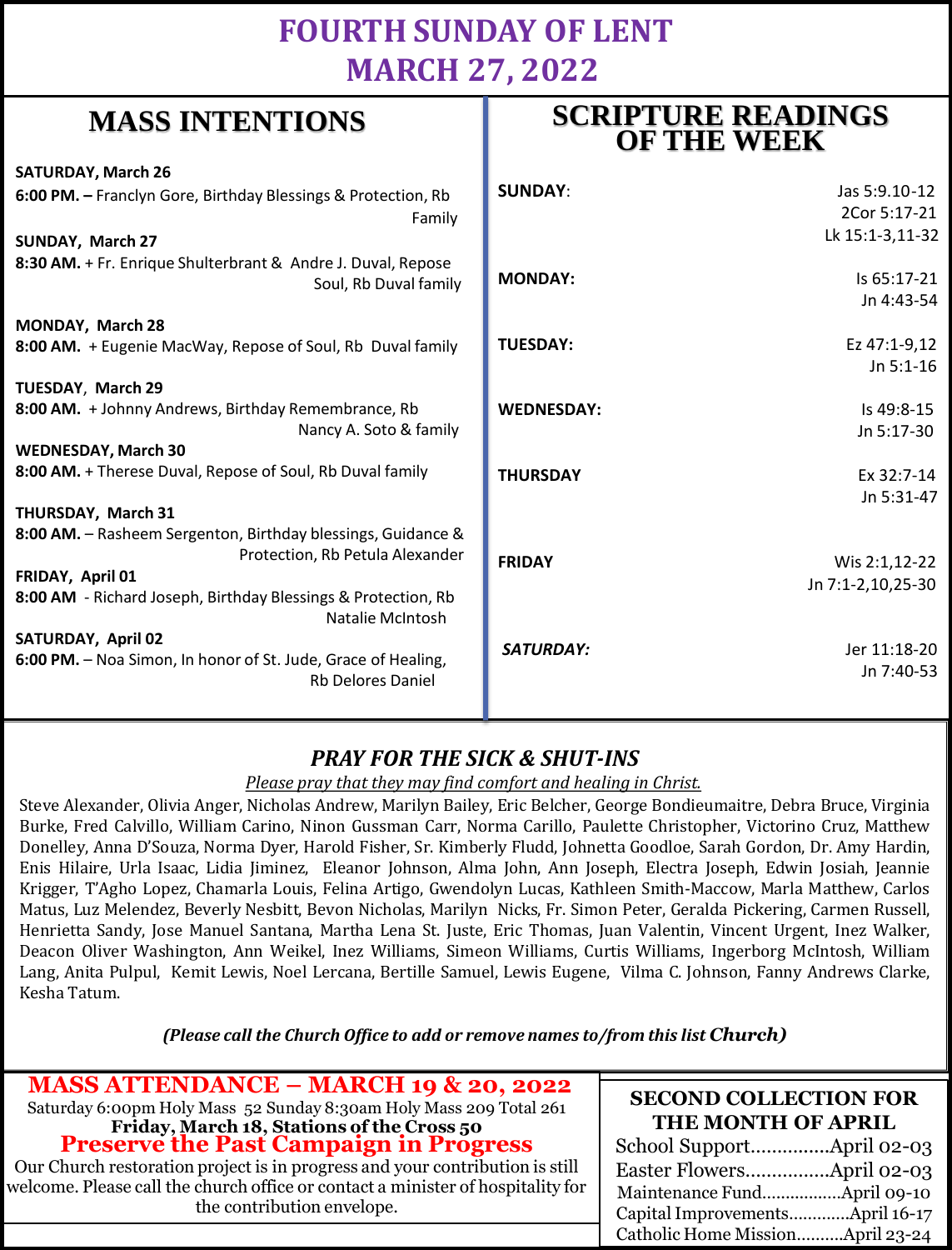# Announcements



#### **Seven Days Sanctuary Lamp Devotion**

The Sanctuary Lamp which burns in the Sanctuary of our church, the reminder of the Lord's Presence in the Most Holy Eucharist, will burn from March 22th, to April 2nd, For Anastasia Doward & family, God's Blessings & Protection. requested by A. Doward.

**UPCOMING EVENTS;**

#### **STATIONS OF THE CROSS -6:00 PM.**

Friday, April 1st, Stations of the Cross will be led by SPYM & CCD. Please make every effort to attend.

A SPECIAL INVITATION TO ALL MEN OF THE PARISH! The Stations of the Cross on Friday April 8<sup>th</sup>, will be led by All the Men of the Parish. There will be a practice with Mr. Alvin Milligan on Thursday, April 7<sup>th</sup> at 5:00pm.

#### **PENITENTIAL SERVICE**

When was the last time you made a good confession? . Our Parish Penitential Service with individual Confession will take place here in church this weekend, on Sunday, at 3:00pm. Several other priests will be available to give you a choice of confessor. Please, Do Not miss this Lenten Grace of forgiveness of our sins through the Sacrament of Reconciliation.

#### **THANK YOU! THANK YOU!!!**

A big Thank You to All who participated in any way to make our St. Patrick Patronal Feast Day Celebration a delightful and successful event. May Almighty God continue to bless you and this parish community.

#### **BISHOP'S APPEAL 2022**

"Where is a need, there is the Bishop's appeal." Your gift to the Bishop's Appeal helps Catholic Charities to provide needed assistance to a fast-growing segment of our community. THE HOMELESS. Please give generously to this year's Appeal so that we can supply needed medicines and doctor visits for our impoverished and infirmed homeless in our community.

For your convenience, you may choose to make a pledge now and spread your payments over several months. Donations. Donation may be made in the form of cash, check or credit card. **Please fill out the form in the brochure and make your checks payable to "Diocese of St. Thomas".** Please se the brochure for further information. Thank You!

### **BAPTISM**

Immediately following Holy Mass today "Raphael" D'iour James Henderson will receive the Sacrament of Baptism and be receive in our Parish Community.

### **Sacrament of Baptism** Fourth Sunday of each month. Please register your

children at the Church Office. Present a copy of the child(ren) birth certificate(s). Classes for parents & godparents are on the 1st, 2<sup>nd</sup> and 3<sup>rd</sup> Tuesday from 6:00 p.m. until 7:00 p.m. each month.

Parish Information

### **Sacrament of Marriage**

Please make arrangements with parish priest 6 months before your wedding.

### **Confraternity of Christian Doctrine (CCD) Classes**

Classes are held every Sunday during the school year and begin with attendance and instruction in the classroom following 8:30 a.m. Holy Mass.

### **Rite of Christian Initiation of Adults (RCIA) Classes**

RCIA is the journey of faith by which interested persons become members of the Roman Catholic Church. The program instructs adults to enter into full communion with the Catholic Church through Baptism and/or Confirmation and Holy Communion. To register, please call the church office at (340) 772-0138.

#### **Sacrament of Penance**

Confession is the sacrament that allows us to admit our faults and develop humility, but the most profound part is we get to experience Christ's gift of mercy. Weekdays………… 15 min. before Holy Mass Weekends………… 30 min. before Holy Mass

### **Funerals**

All funeral services begin at 10:30 a.m. Viewings at 9:30 am. No funerals are held on weekends. Arrangements must be made with the Church before funeral arrangements with the funeral home.

#### **Sacrament of the Anointing of the Sick**

Please call the rectory at (340) 772-0138 whenever a family member or friend is seriously ill or hospitalized.

#### **Parish Registration**

Parishioners who are 18 years and older are invited to register at the Church Office as well as become active and contributing members. We would like to maintain an upto-date listing of all St. Patrick parishioners. Registration also helps in providing quick services for the request and proof of miscellaneous church letters for individuals, Baptism, Confirmation, etc.

**Bulletin announcements must be submitted to the Church Office by Wednesday at noon**